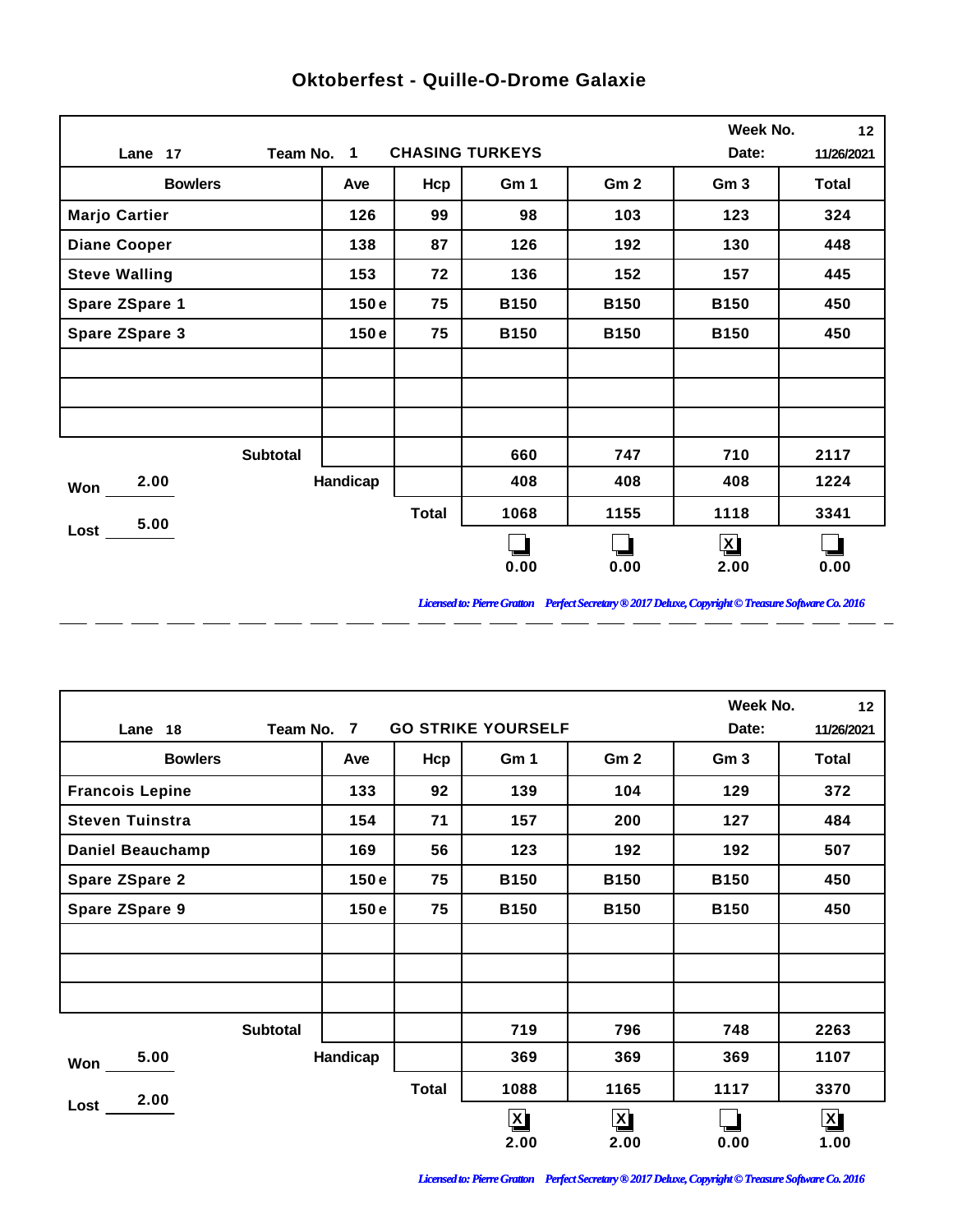|                         |            |                  |             |                 | Week No.        | 12           |
|-------------------------|------------|------------------|-------------|-----------------|-----------------|--------------|
| Lane 19                 | Team No. 6 | <b>POWERBALL</b> |             |                 | Date:           | 11/26/2021   |
| <b>Bowlers</b>          | Ave        | Hcp              | Gm 1        | Gm <sub>2</sub> | Gm <sub>3</sub> | <b>Total</b> |
| <b>Lucie Mercier</b>    | 86         | 139              | <b>B86</b>  | <b>B86</b>      | <b>B86</b>      | 258          |
| <b>Denise Loyer</b>     | 135        | 90               | 94          | 120             | 125             | 339          |
| Mia Beauchamp           | 156        | 69               | 139         | 178             | 152             | 469          |
| <b>Denis Prud'Homme</b> | 170        | 55               | 167         | 171             | 203             | 541          |
| Spare ZSpare 8          | 150e       | 75               | <b>B150</b> | <b>B150</b>     | <b>B150</b>     | 450          |
|                         |            |                  |             |                 |                 |              |
|                         |            |                  |             |                 |                 |              |
|                         |            |                  |             |                 |                 |              |
| <b>Subtotal</b>         |            |                  | 636         | 705             | 716             | 2057         |
| 2.00<br>Won             | Handicap   |                  | 428         | 428             | 428             | 1284         |
| 5.00                    |            | <b>Total</b>     | 1064        | 1133            | 1144            | 3341         |
| $Loss$ $-$              |            |                  |             |                 | $\mathbf{X}$    |              |
|                         |            |                  | 0.00        | 0.00            | 2.00            | 0.00         |

 $\overline{a}$ 

 $\overline{a}$ 

 $\overline{a}$ 

 $\overline{a}$ 

 $-$ 

 $\overline{a}$ 

 $=$   $=$ 

## **Oktoberfest - Quille-O-Drome Galaxie**

*Licensed to: Pierre Gratton Perfect Secretary ® 2017 Deluxe, Copyright © Treasure Software Co. 2016* 

 $\overline{\phantom{0}}$ 

|                    |            |                      |              |                 | Week No.        | 12                      |
|--------------------|------------|----------------------|--------------|-----------------|-----------------|-------------------------|
| Lane 20            | Team No. 4 | <b>SPLIT HAPPENS</b> |              |                 | Date:           | 11/26/2021              |
| <b>Bowlers</b>     | Ave        | Hcp                  | Gm 1         | Gm <sub>2</sub> | Gm <sub>3</sub> | Total                   |
| George Tuinstra Jr | 144        | 81                   | 130          | 175             | 155             | 460                     |
| <b>Chris Brown</b> | 94         | 131                  | 106          | 90              | 96              | 292                     |
| <b>Jaycee Drew</b> | 140        | 85                   | 111          | 158             | 107             | 376                     |
| Pat Beauchamp      | 191        | 34                   | 257          | 241             | 199             | 697                     |
| Spare ZSpare 6     | 150e       | 75                   | <b>B150</b>  | <b>B150</b>     | <b>B150</b>     | 450                     |
|                    |            |                      |              |                 |                 |                         |
|                    |            |                      |              |                 |                 |                         |
|                    |            |                      |              |                 |                 |                         |
| <b>Subtotal</b>    |            |                      | 754          | 814             | 707             | 2275                    |
| 5.00<br>Won        | Handicap   |                      | 406          | 406             | 406             | 1218                    |
| 2.00               |            | <b>Total</b>         | 1160         | 1220            | 1113            | 3493                    |
| Lost               |            |                      | $\mathbf{X}$ | $\mathbf{X}$    |                 | $\overline{\mathbf{X}}$ |
|                    |            |                      | 2.00         | 2.00            | 0.00            | 1.00                    |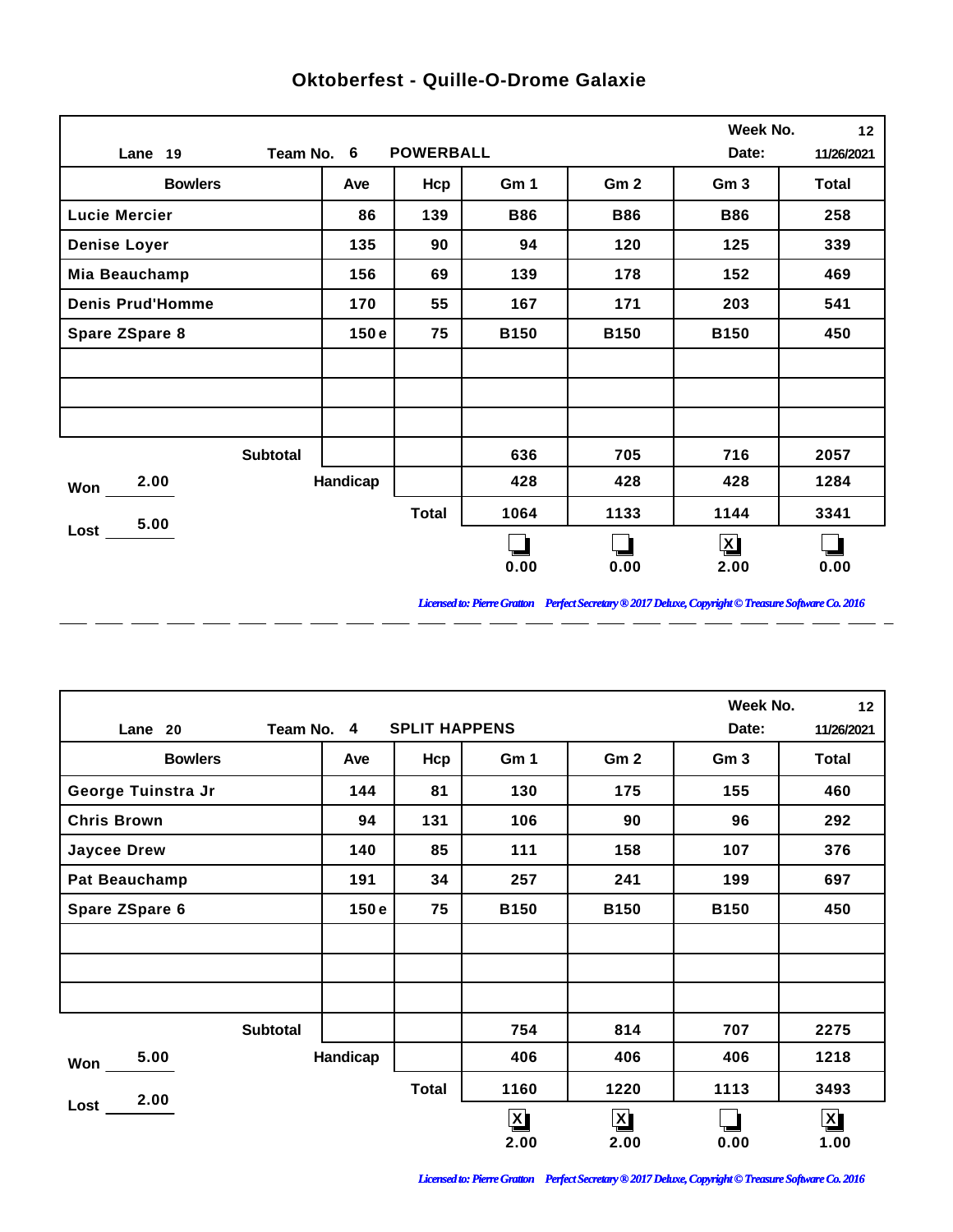|                        |                 |                        |             |                 | Week No.        | 12           |
|------------------------|-----------------|------------------------|-------------|-----------------|-----------------|--------------|
| Lane 21                | Team No. 8      | <b>NO F IN STRIKES</b> |             |                 | Date:           | 11/26/2021   |
| <b>Bowlers</b>         | Ave             | Hcp                    | Gm 1        | Gm <sub>2</sub> | Gm <sub>3</sub> | <b>Total</b> |
| George Tuinstra Gr     | 123             | 102                    | 107         | 142             | 156             | 405          |
| <b>Sylvie Gaudreau</b> | 124             | 101                    | 127         | 157             | 142             | 426          |
| <b>Raymond Trudel</b>  | 148             | 77                     | 157         | 136             | 167             | 460          |
| Ty Beauchamp           | 166             | 59                     | 186         | 183             | 165             | 534          |
| Spare ZSpare 10        | 150e            | 75                     | <b>B150</b> | <b>B150</b>     | <b>B150</b>     | 450          |
|                        |                 |                        |             |                 |                 |              |
|                        |                 |                        |             |                 |                 |              |
|                        |                 |                        |             |                 |                 |              |
|                        | <b>Subtotal</b> |                        | 727         | 768             | 780             | 2275         |
| 5.00<br>Won            | Handicap        |                        | 414         | 414             | 414             | 1242         |
| 2.00                   |                 | <b>Total</b>           | 1141        | 1182            | 1194            | 3517         |
| Lost                   |                 |                        |             | $\mathbf{X}$    | $\mathbf{X}$    | $\mathbf{X}$ |
|                        |                 |                        | 0.00        | 2.00            | 2.00            | 1.00         |

 $\overline{a}$ 

 $\overline{a}$ 

 $\overline{a}$ 

 $\overline{a}$ 

 $-$ 

 $\overline{a}$ 

 $=$   $=$ 

## **Oktoberfest - Quille-O-Drome Galaxie**

*Licensed to: Pierre Gratton Perfect Secretary ® 2017 Deluxe, Copyright © Treasure Software Co. 2016* 

 $\overline{\phantom{0}}$ 

|                        |          |              |              |                 | Week No.        | 12           |
|------------------------|----------|--------------|--------------|-----------------|-----------------|--------------|
| Team No. 3<br>Lane 22  | Date:    | 11/26/2021   |              |                 |                 |              |
| <b>Bowlers</b>         | Ave      | Hcp          | Gm 1         | Gm <sub>2</sub> | Gm <sub>3</sub> | <b>Total</b> |
| <b>Pierre Pugin</b>    | 105      | 120          | <b>B105</b>  | <b>B105</b>     | <b>B105</b>     | 315          |
| <b>Michael Cleary</b>  | 158      | 67           | 188          | 164             | 147             | 499          |
| <b>Josee Ostiguy</b>   | 118      | 107          | <b>B118</b>  | <b>B118</b>     | <b>B118</b>     | 354          |
| <b>Denis Laliberte</b> | 128      | 97           | <b>B128</b>  | <b>B128</b>     | <b>B128</b>     | 384          |
| <b>Spare ZSpare 5</b>  | 150e     | 75           | <b>B150</b>  | <b>B150</b>     | <b>B150</b>     | 450          |
|                        |          |              |              |                 |                 |              |
|                        |          |              |              |                 |                 |              |
|                        |          |              |              |                 |                 |              |
| <b>Subtotal</b>        |          |              | 689          | 665             | 648             | 2002         |
| 2.00<br>Won            | Handicap |              | 466          | 466             | 466             | 1398         |
| 5.00                   |          | <b>Total</b> | 1155         | 1131            | 1114            | 3400         |
| Lost                   |          |              | $\mathbf{X}$ |                 |                 |              |
|                        |          |              | 2.00         | 0.00            | 0.00            | 0.00         |